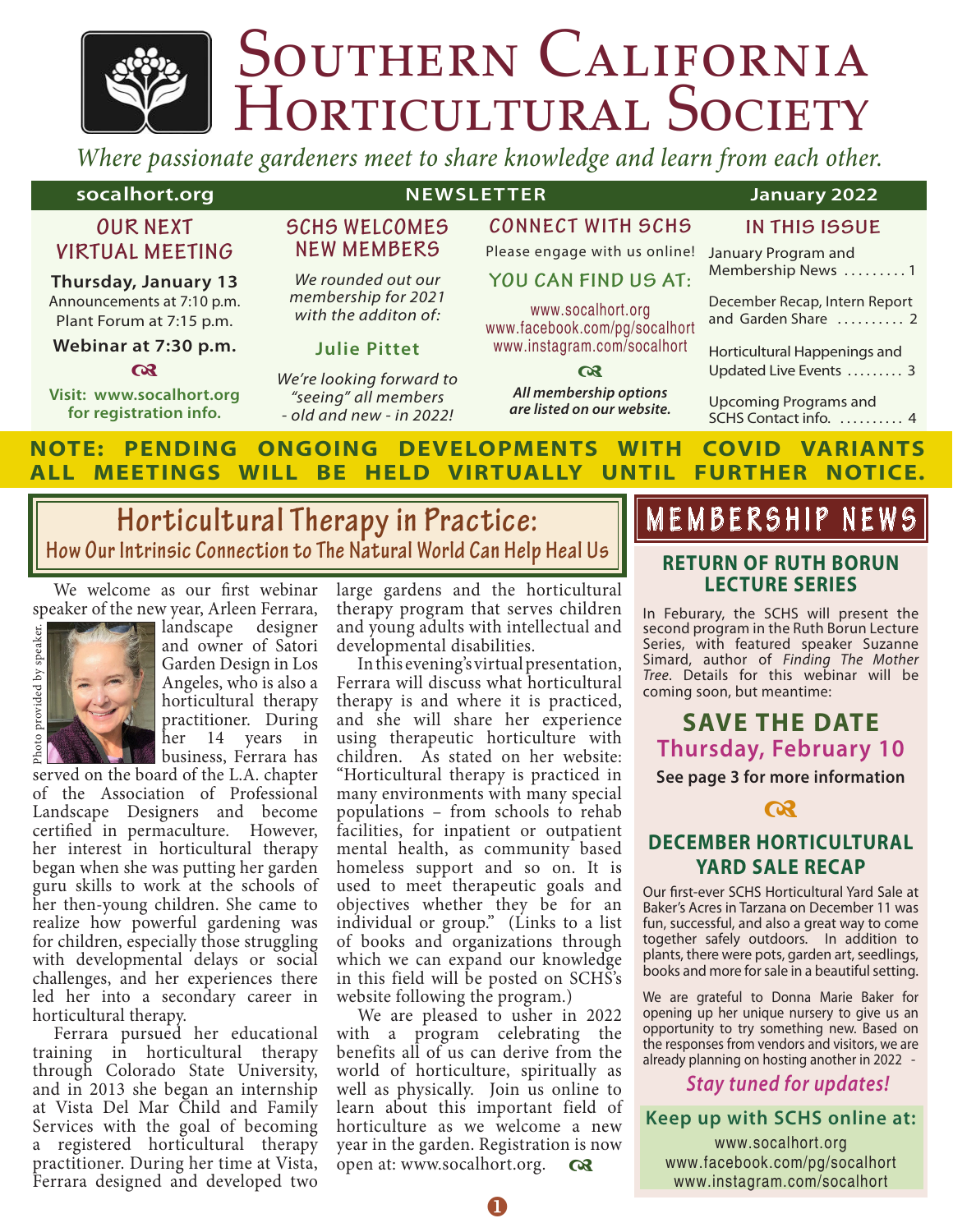## **DECEMBER MEETING RECAP • SCHS INTERN • MONTHLY GARDEN SHARE**

In lieu of an in-person holiday meeting, SCHS's December 9 webinar with Lucinda McDade, California Botanic Garden's Executive Director and Linda Prendergast, head of the Native Designs volunteer group at CalBG, provided plenty of seasonal cheer. Their presentation – based on the book *California in a Vase –* was an "inconversation" talk and instructive stepby-step arranging demo on how to create centerpieces using native plant materials.

*California in a Vase*, was written by David Bryant, former Director of Visitor Experience at CalBG, with a foreward by Susan Gottlieb. It features arrangements from both CalBG's Native Designs group and The Gottlieb



Native Garden, celebrating the seasonal palettes of California native plants. Prendergast, an

experienced florist and McDade, a plant scientist, both contributed to the book, and their teamwork was showcased in their collaborations in this presentation.

McDade began by crediting the inspiration for the book to the work done by CalBG's Native Designs Group along with Susan Gottlieb. She then introduced Prendergast, who created two beautiful arrangements during the webinar with both women narrating the process.

Prendergast's first arrangement was a seasonal centerpiece featuring a predominately yellow and gray palette. Before beginning, she described the tools she would be using and why they were essential, as well as how plant materials

are selected and harvested. She suggested gathering them early in the day to have fresh cuttings, and immediately putting them into fresh lukewarm water sprinkled with Floralife, Chrysal or some other powdered flower food. Next, she prepared a block of floral foam (*see note at end of article*) into which stems – stripped of any foliage that would be below the water line – are pressed and arranged for the desired

effect. The block is cut to fit the container you will be using to hold the water, and secured with florist's tape. Working on a small turntable, Prendergast



built her design from the bottom up, first inserting layers of foliage to visually hide the foam block, establishing the width and height of her arrangement. She left gaps into which were placed the showy parts of the centerpiece: yellow *Heteromeles arbutifolia* 'Davis Gold' berries, autumn *Quercus kelloggii* foliage, gray *Salvia apiana* stems, pink *Rhus ovata* berries, plus the yellow flowers of *Helianthus* and *Baileya*, the latter of which she had to secure with floral tubes due to their tender stems.<br>The second design was composed

of a traditional "Christmas" palette and began with a red pillar candle in the center, surrounded by natural materials.



Prendergast followed the same construction process as before, beginning with greens, including *Calocedrus decurrens, Pseudotsuga* 

*menziesii* (with cones left on), *Pinus quadrifolia, Juniperus californica* and

finishing with red *Heteromeles* berries, always keeping the larger components lower in her arrangement.

Prendergast offered numerous tips during both demonstrations, but the most important was to change the water daily, and to refresh it throughout the day as the level goes down. This helps slow the decay of the plant materials and should help your arrangement last for about a week.

To learn more about CalBG and their planned 2022 "Arrange Wild" workshops on flower arranging, please check their website for all the latest information. And have fun creating your own masterpieces! d *Sabine Steinmetz*

*Click on link to view program and get all the designer's tips:*

> https://www.youtube.com/ watch?v=1z8\_\_LKGvEc

#### **NOTE FROM THE SCHS BOARD**

During the program, viewers raised concerns about the non-biodegradable floral foam being used. We plan to post more information and resources re: this topic online, but for now offer the following alternatives to consider using instead:

# **Decomposable Blocks**

https://agra-wool.nl/bloemisten/

#### **Floral Frogs**

https://www.hhfshop.com/collections/ arranging-tools

Other ways to secure arrangements include pebbles, marbles and even chicken wire.

As a non-profit, part of SCHS's mission is to provide educational opportunities to horticulture students through sponsored internships at various institutions.



In 2021, Marisa Virgen, a recent graduate of Mt. San Antonio College with an A.S. in Ornamental Horticulture, completed an internship at the campus nursery. There she was

tasked with identifying plants around both the Horticulture Unit and the Agriculture Building, and then making permanent labels for 126 plants on a Gravograph machine. Virgen was hired upon graduation and is currently working at the nursery.

*Virgen's full presentation can be seen here:* https://www.youtube.com/watch?v=aMS8zYvvSsI

# **SCHS 2021 INTERN & GCHS MONTHLY GARDEN SHARE** so

*Maintenance during dormancy is the name of the game in January!*

- **• Complete winter rose pruning by the end of the month while they're dormant!**
- **• Plant any new bare root roses.**
- **• Stop cutting perennial shrubs because they won't be ready to push new growth and could sustain frost damage.**
- **• If needed, have deciduous trees pruned by a professional.**
- **• Harvest your citrus before the critters remove the fruits!**
- **• Finish pruning cane berries and cut back grape vines.**
- **• Keep your wildflower seedlings watered during dry spells.**
- **• Do not fertilize this month let your plants have a rest.**
- **• Enjoy the bare bones of your garden and its seasonal charms!**

d *Sabine Steinmetz*

*Learn more about SCHS and check us out online at:* **www.facebook.com/pg/socalhort • www.instagram.com/socalhort • www.socalhort.org**

2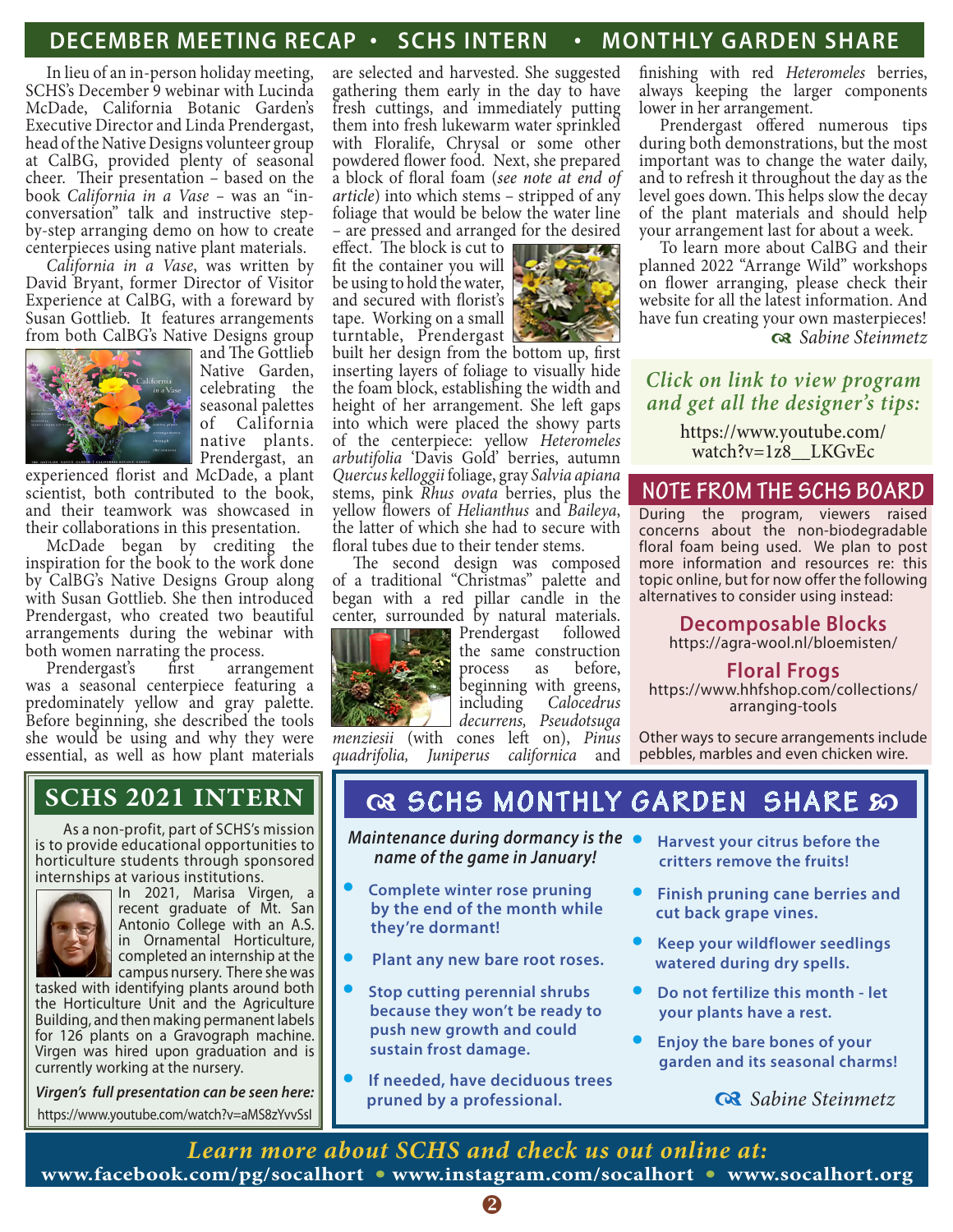**JANUARY HORTICULTUR AL HAPPENI NGS**

# **COVID RESTRICTIONS ARE ONCE AGAIN IN PLACE FOR OUR MEETINGS & MANY OTHER VENUES!**

*Venues open at press time are marked*  $\alpha$  *and*  $\omega$  *for those that are online only.* 

**Organizations and venues are offering events and classes, both online and in person, while maintaining safety protocols, limited attendance and hours.**

# *Please continue to check with your favorites for updated info if you are planning a visit.*

## **ARLINGTON GARDEN**

275 Arlington Drive, Pasadena 91105  **626-578-5434** www.arlingtongardenpasadena.com

- **C**& CALIFORNIA BOTANIC GARDEN **(formerly RANCHO SANTA ANA)** 1500 N. College Ave., Claremont 91711 **909.625.8767** www.calbg.org
- **CALIFORNIA NATIVE PLANT SOCIETY** SAN GABRIEL MOUNTAINS CHAPTER 1750 N. Altadena Dr., Pasadena 91107 **818.398.5420** www.cnps-sgm.org
- **CALIFORNIA NATIVE PLANT SOCIETY** L.A. / Sta Monica Mtns Chapter / Sepulveda Garden Ctr 16633 Magnolia Blvd., Encino 91436 **818-782-9346** www.lasmmcnps.org

**Q3 DESCANSO GARDENS** 1418 Descanso Drive, La Canada 91011 **818.949.7980** www.descansogardens.org

- **C**& EATON CANYON NATURE CENTER 1750 N. Altadena Dr., Pasadena 91107 **626.398.5420** www.ecnca.org
- **Q3 FULLERTON ARBORETUM** 1900 Associated Road, Fullerton 92831 **657.278.3407** www.fullertonarboretum.org
- **Q3 HUNTINGTON BOTANICAL GARDENS** 1151 Oxford Road, San Marino 91108 **626.405.2100** www.huntington.org
- **C& LOS ANGELES COUNTY ARBORETUM** 301 N. Baldwin Ave., Arcadia 91007 **626.821.4623** www.arboretum.org
- **Q NATURAL HISTORY MUSEUM OF L.A.** 900 Exposition Blvd., Los Angeles 90007 **213.763.3466** www.nhm.org
- **RANCHO LOS ALAMITOS** 6400 E. Bixby Hill Rd., Long Beach 90815 **562.431.3541** www.rancholosalamitos.org
- **RANCHO LOS CERRITOS** 4600 Virginia Road, Long Beach 90807 **562.206.2040** www.rancholoscerritos.org
- **Q& SAN DIEGO BOTANIC GARDEN** 230 Quail Gardens Dr., Encinitas 92024 **760.436.3036** www.sdbgarden.org
- **Q SOUTH COAST BOTANIC GARDEN** 26300 Crenshaw Blvd., Palos Verdes 90274 **310.544.1948** www.southcoastbotanicgarden.org
- **Q THEODORE PAYNE FOUNDATION** 10459 Tuxford St., Sun Valley 91352 **818.768.1802** www.theodorepayne.org
- **Q& UC RIVERSIDE BOTANIC GARDENS** 900 University Ave., Riverside 92521 **951-784-6962** www.gardens.ucr.edu

d *Yvonne Savio*

Photo credit: Diana Markosian

Photo credit: Diana Markosian

See more events as they're posted at: www.gardeninginla.net/submit-yourgarden-events.

# **SCHS RUTH BORUN LECTURE SERIES - 2022 PROGRAM**



**SUZANNE SIMARD**

Professor of Forest Ecology at the University of British Columbia



*Dr. Simard is the leader of The Mother Tree Project, which researches forest renewal practices that protect biodiversity against climate change. Her latest book,* Finding the Mother Tree*, brings us into the intimate world of trees, exploring the ways in which trees learn and adapt their behaviors, remember the past, demonstrate agency over the future, and cooperate with a sophistication typically ascribed to humans.*

**REGISTR ATION INFORMATION TO BE POSTED SOON AT WWW.SOC ALHORT.ORG**

Link to purchase book here. For more information on this speaker, please visit prhspeakers.com.

**PLEASE NOTE: This webinar will only stream "live" and NOT be available for repeat viewing on our YouTube channel. Only registered guests will be able to watch.**

8